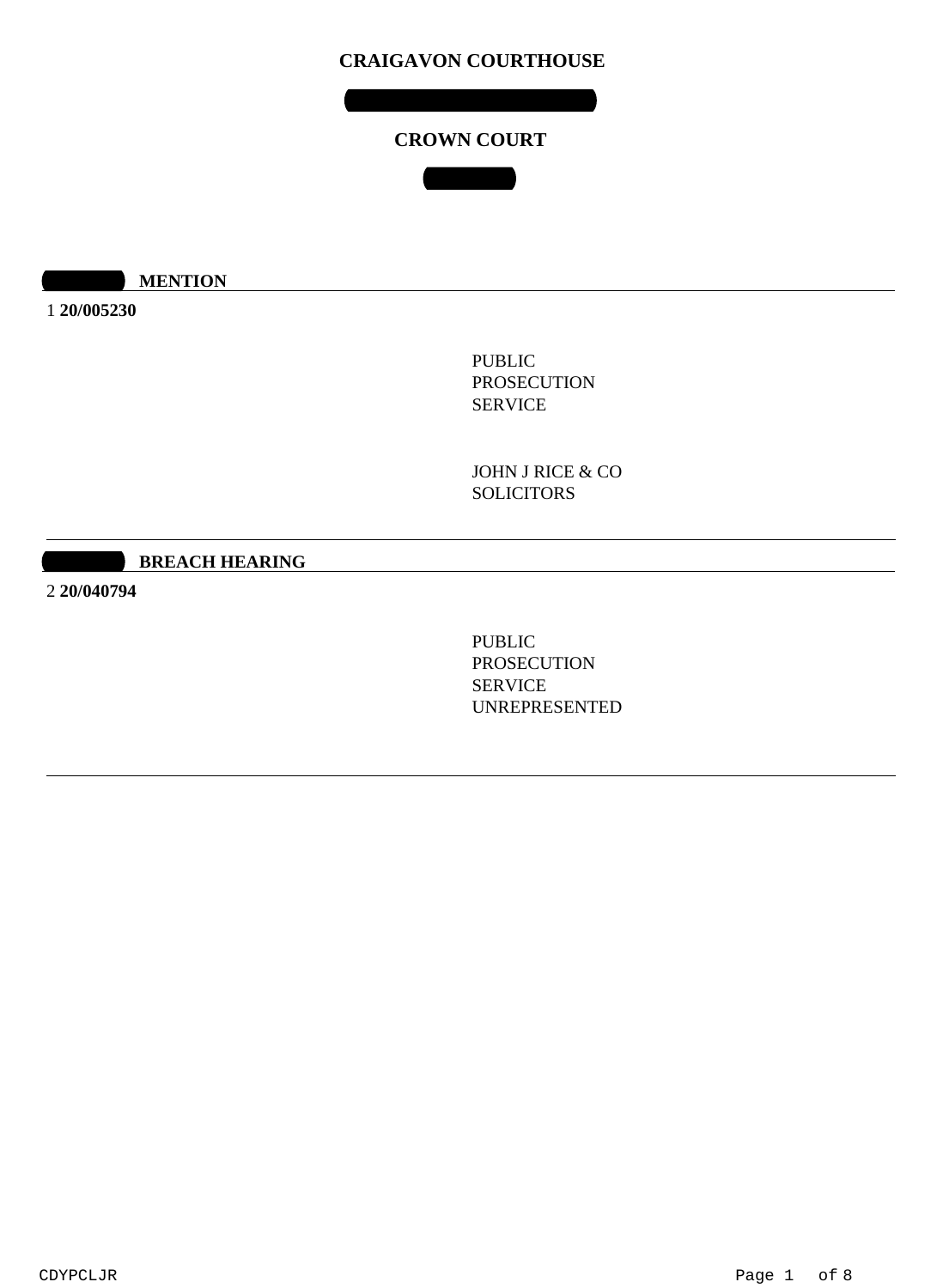**TUESDAY 11 AUGUST 2020**

### **CROWN COURT**

**COURT 1**

**10:00 MENTION** 

1 **19/099691**

PUBLIC PROSECUTION SERVICE

MORGAN & MURPHY **SOLICITORS** 

#### **10:25 BREACH HEARING**

2 **20/038667**

PUBLIC PROSECUTION SERVICE UNREPRESENTED

#### **10:30 PLEA AND SENTENCE**

3 **19/092636**

PUBLIC PROSECUTION SERVICE

CONOR DOWNEY & CO SOLICITORS

#### **11:00 MAGHABERRY VIDEOLINK**

4 **19/109216**

PUBLIC PROSECUTION SERVICE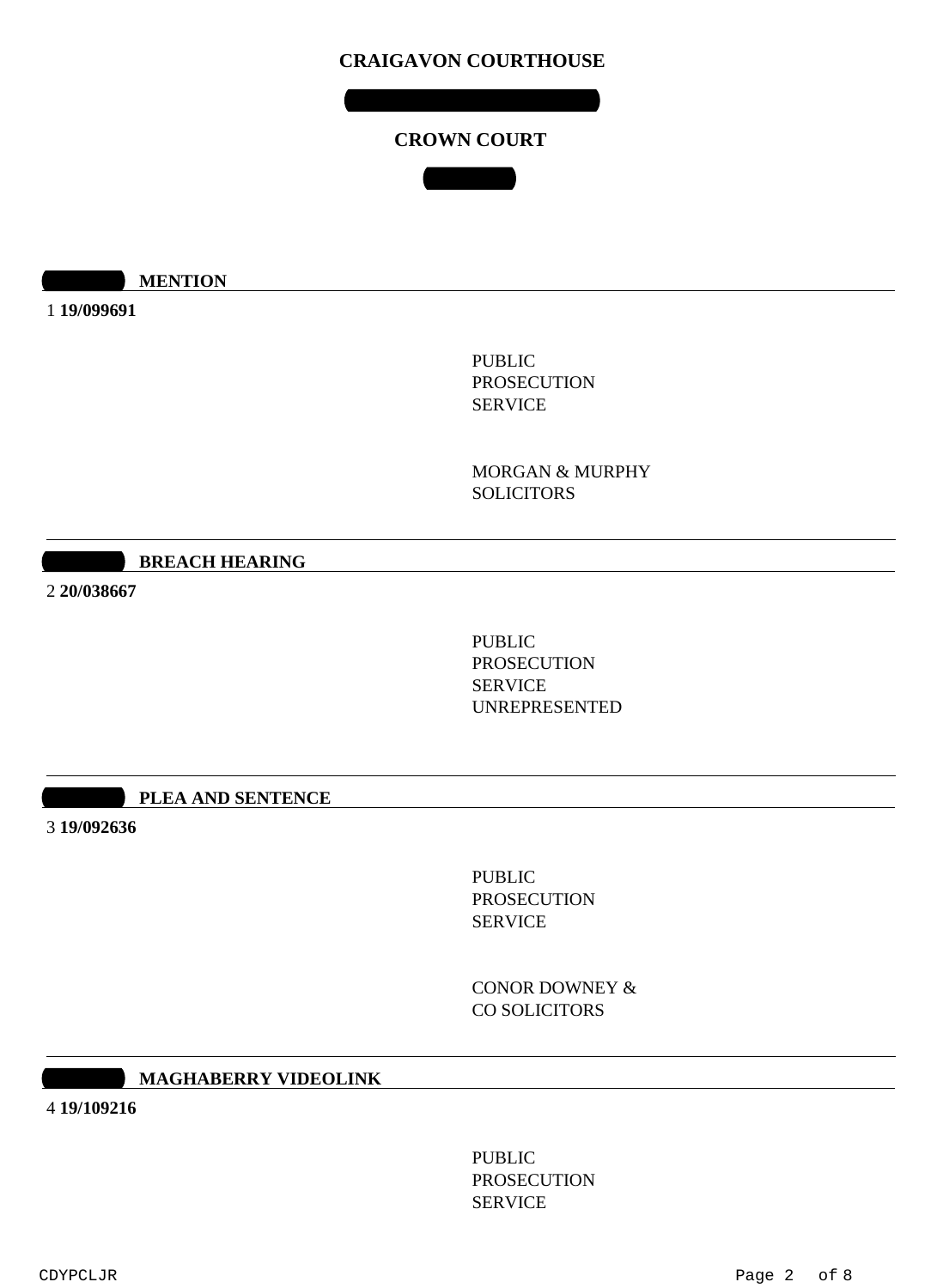# JAMES HILLIS **SOLICITORS**

#### **11:30 MENTION**

5 **19/106803**

PUBLIC PROSECUTION SERVICE

MSM SOLICITORS

6 **19/065074** 2 Days

PUBLIC PROSECUTION SERVICE

MADDEN & FINUCANE SOLICITORS

7 **19/080880**

PUBLIC PROSECUTION SERVICE

JOHN MCGRANE & CO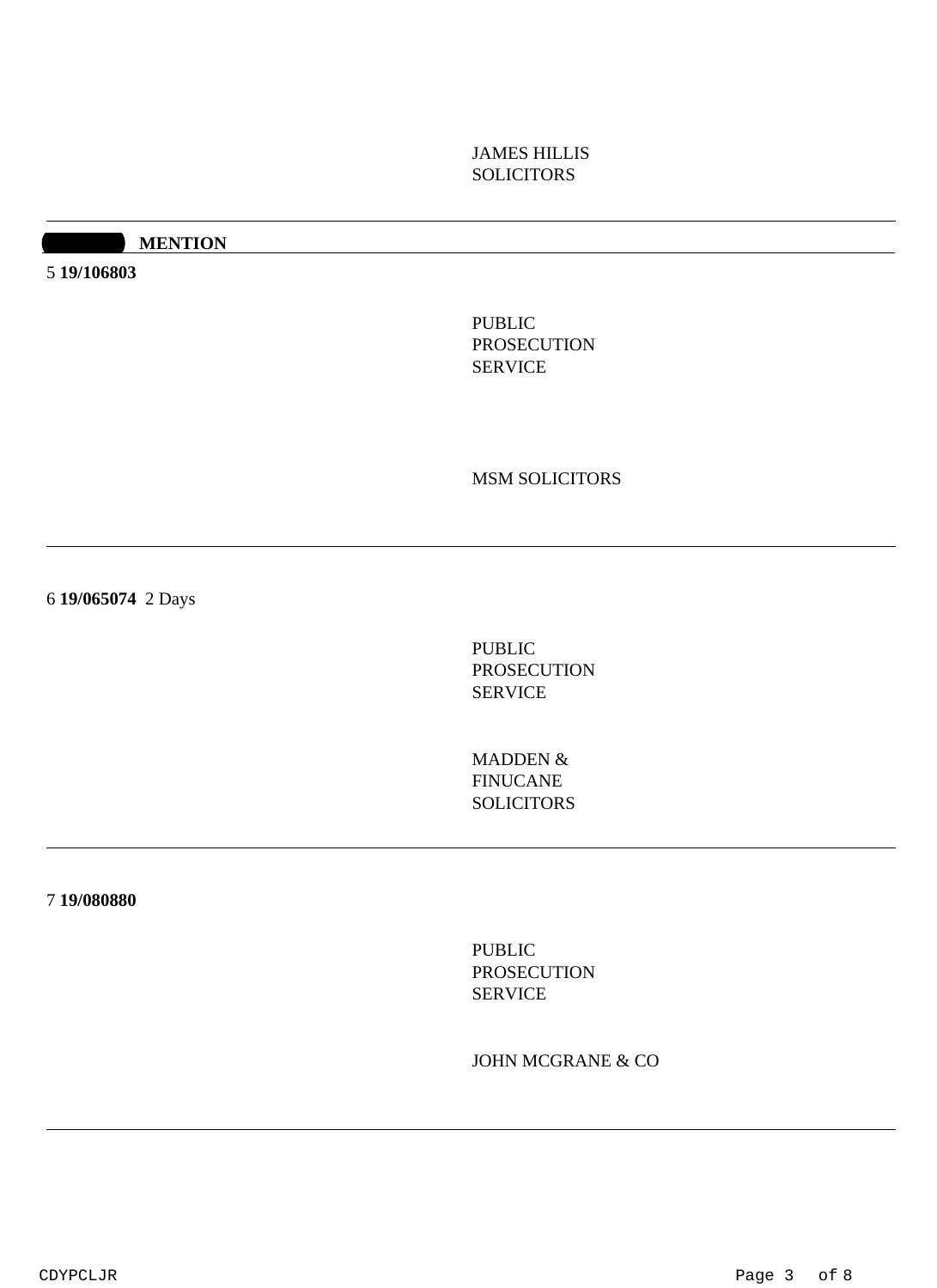PUBLIC PROSECUTION SERVICE

MORGAN & MURPHY SOLICITORS

#### **12:30 BREACH HEARING**

9 **20/038670**

PUBLIC PROSECUTION SERVICE J MULHOLLAND & CO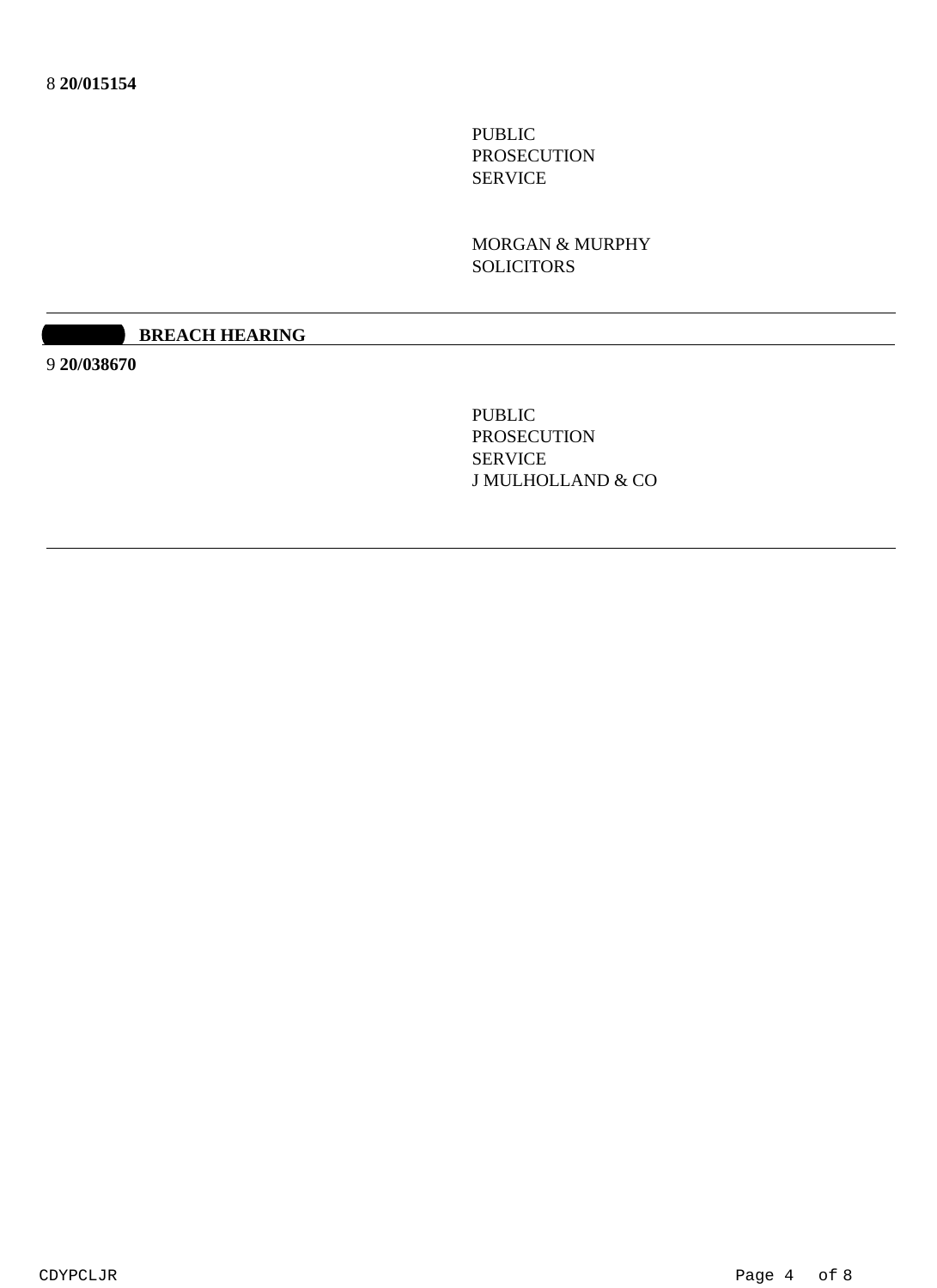**WEDNESDAY 12 AUGUST 2020**

### **CROWN COURT**

**COURT 1**

#### **10:00 PLEA AND SENTENCE**

1 **20/010317**

PUBLIC PROSECUTION SERVICE

REID & CO **SOLICITORS** 

2 **20/013368**

PUBLIC PROSECUTION SERVICE

MADDEN & FINUCANE SOLICITORS

3 **20/017648**

PUBLIC PROSECUTION SERVICE

PETER MURPHY **SOLICITORS** 

#### **10:00 AM APPLICATIONS**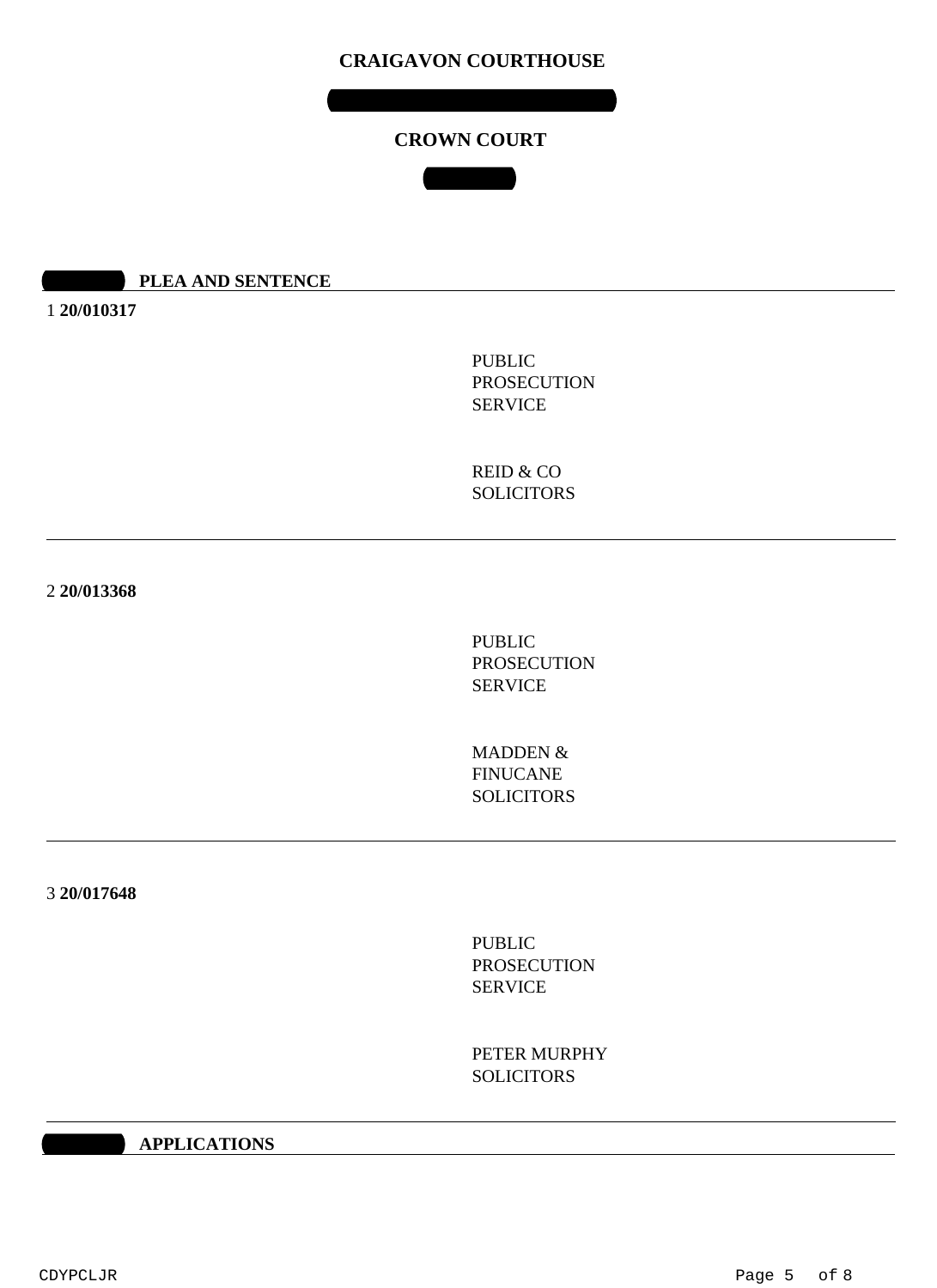4 **12/063127/08**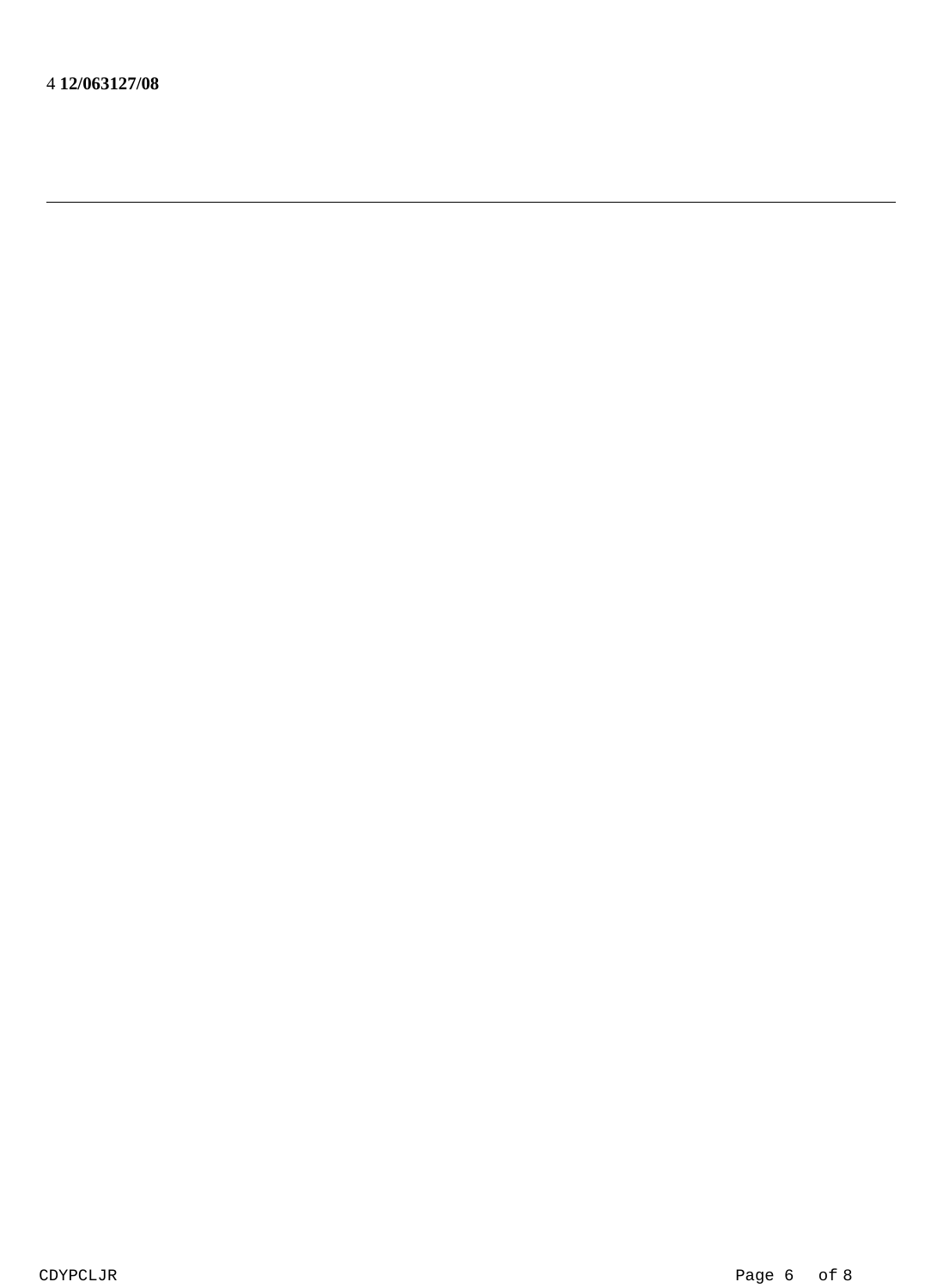## **CROWN COURT**

**COURT 1**

# **01:40 MAGHABERRY VIDEOLINK - SENTENCING**

1 **19/083572**

PUBLIC PROSECUTION SERVICE

JPH LAW